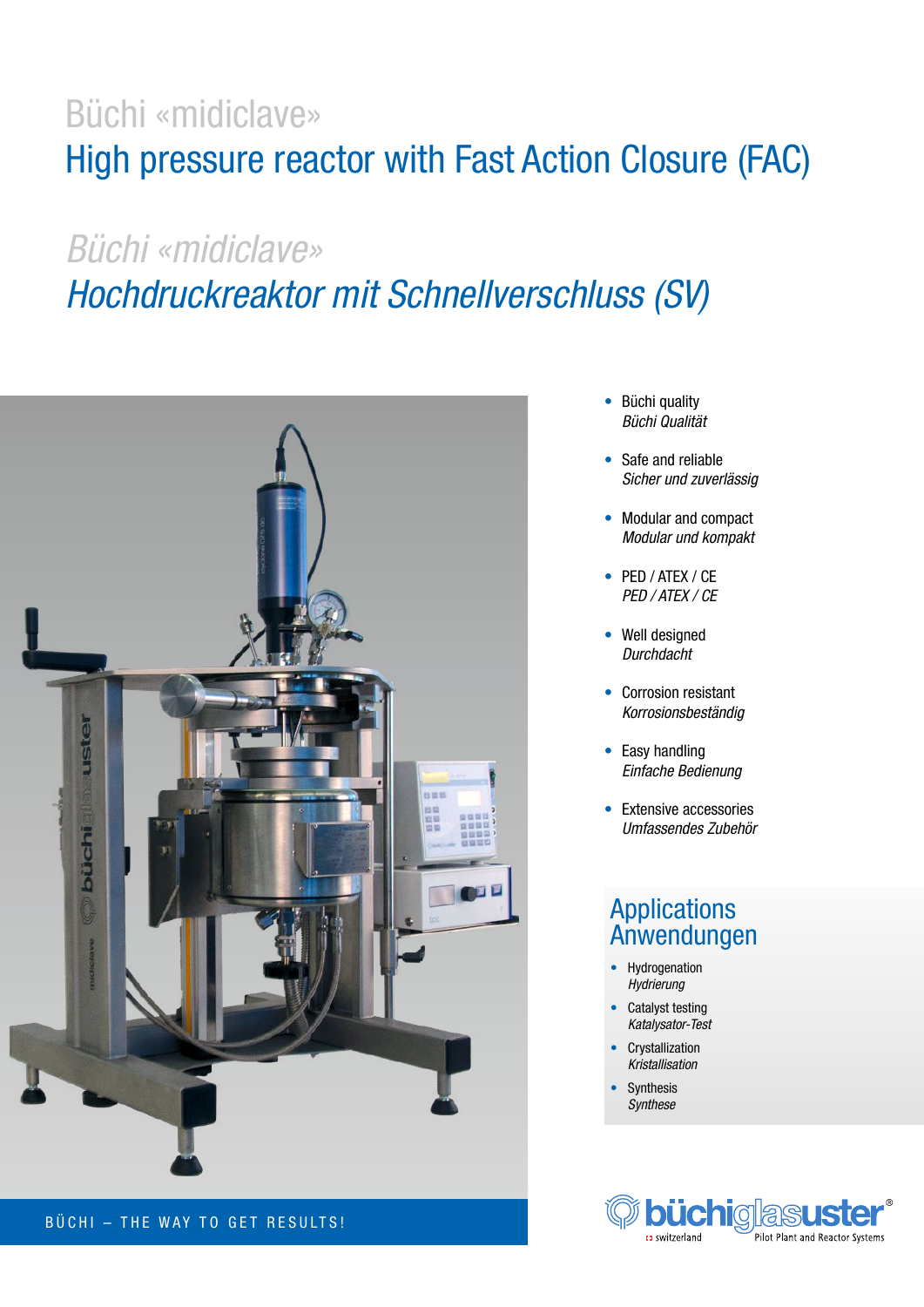## «midiclave» *«midiclave»*

#### **Concept**

- Instrument for high pressure reactions with steel vessels Type 3 and Type 4
- Manufactured and tested according to PED, AD2000

#### **Stand**

• Stainless steel construction with vessel lift and Fast Action Closure (FAC)

#### Stirrer drive

- Cyclone 075 dc, manually adjustable 0 - 3000 rpm, with integrated magnetic coupling bmd 075
- Display of speed and torque

#### Vessels

- Type 3 / 3E, 0.1 / 0.25 / 0.5 / 1.0 liter, max. 200 bar / 300°C
- Type 4 / 4E, 0.5 / 1.0 liter, max. 200 bar / 300°C
- With Fast Action Closure
- With flush mounted drain valve DN8

#### Cover plate

- With 7 openings: 7x1/4" NPT
- Accessories: Manometer, Pt-100, bursting disc, 2 valves, dip tube, 2 plugs

#### **Options**

- Materials like Hastelloy®, Titanium, etc.
- ATEX execution
- Special setup, sensors, instrumentation

#### *Konzept*

- *Ein Gerät für Hochdruckreaktionen mit Stahlgefässen Typ 3 und Typ 4*
- *Hergestellt und geprüft nach PED, AD2000*

#### *Gestell*

*• Rostfreie Stahlkonstruktion mit Gefässlift und Schnellverschluss (SV)*

#### *Antrieb*

- *Cyclone 075 dc, stufenlos verstellbar von 0 - 3000 rpm, mit integrierter Magnetkupplung bmd 075*
- Anzeige von Drehzahl und Drehmoment

#### *Gefässe*

- *Typ 3 / 3E, 0.1 / 0.25 / 0.5 / 1.0 Liter, max. 200 bar / 300°C*
- *Typ 4 / 4E, 0.5 / 1.0 Liter, max. 200 bar / 300°C*
- *Mit Schnellverschluss*
- *Mit totraumfreiem Bodenventil DN8*

#### *Deckelplatte*

- *Mit 7 Öffnungen: 7x 1/4" NPT*
- *Aufbau: Manometer, Pt-100, Berstsicherung, 2 Ventile, Tauchrohr, 2 Blindverschlüsse*

#### *Optionen*

- *Werkstoffe wie Hastelloy®, Titan etc.*
- *ATEX Ausführung*
- *Spezialaufbauten, Sensoren und Messgeräte*









Cover plate with 7 openings *Deckelplatte mit 7 Öffnungen*

Fast Action Closure (FAC) *Schnellverschluss (SV)*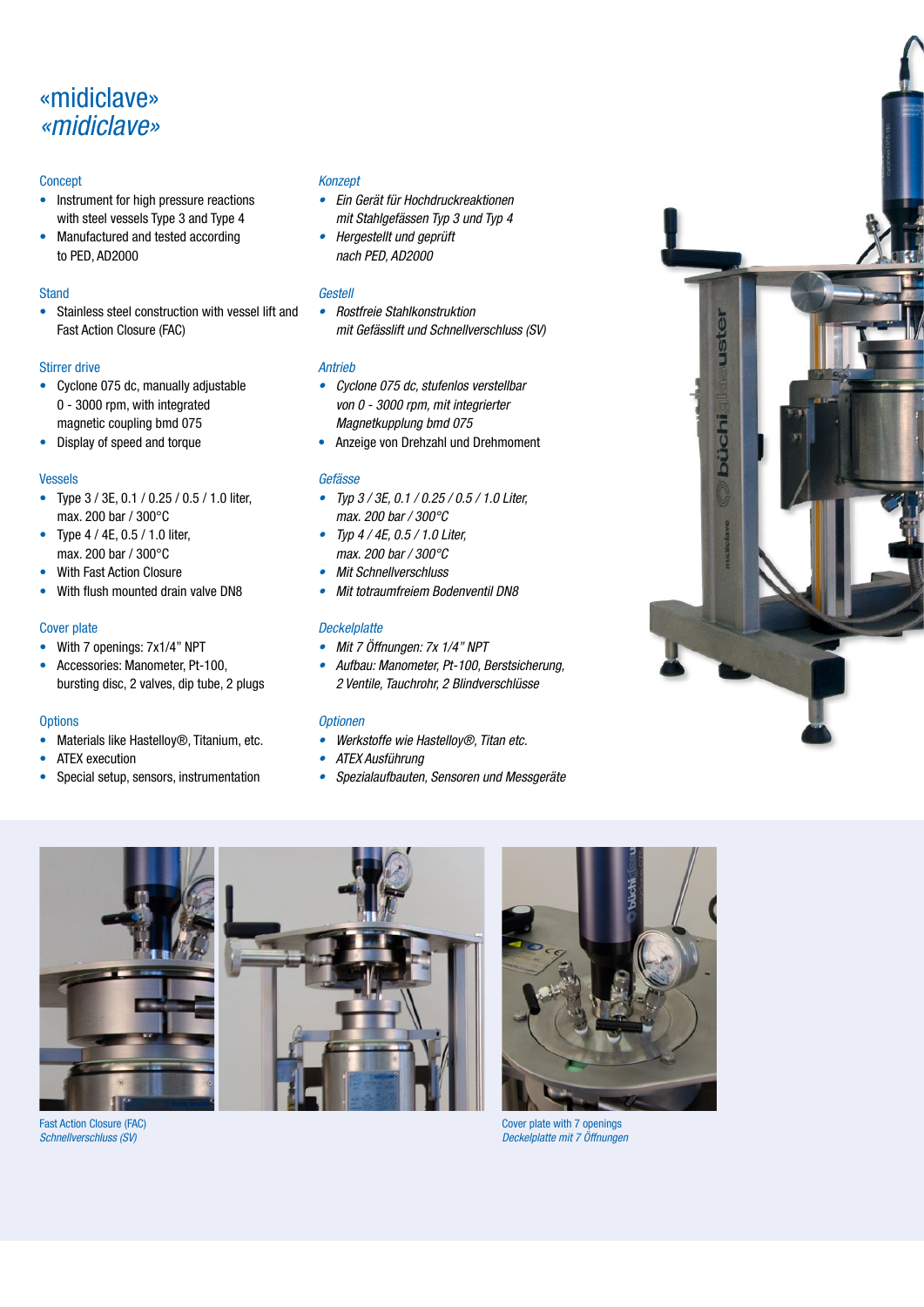### One instrument, many possibilities *Ein Gerät, viele Möglichkeiten*

- Unobstructed access to vessel from all sides
- Quick and simple vessel change
- Comfortable vessel handling with lift and Fast Action Closure
- Compact frame fits in every fume hood
- *Gute Zugänglichkeit zum Gefäss von allen Seiten*
- *Schneller und einfacher Gefässwechsel*
- *Bequemes Gefäss-Handling mit Gefässlift und Schnellverschluss*
- *Kompaktes Gestell, passt in jede Kapelle*

### Interchangeable stirrer vessels *Auswechselbare Rührgefässe*

Vessels with jacket *Gefässe mit Heizmantel*



Type 3 Metal vessel with heating jacket

*Typ 3 Metallgefäss mit Heizmantel*



Type 4 Metal vessel with heating jacket, 2 sight glasses

*Typ 4 Metallgefäss mit Heizmantel, 2 Schaugläsern*

Vessels with electric heating / water cooling *Gefässe mit Elektroheizung / Wasser-Kühlung*



四甲目

Type 3E Metal vessel with electric heating, water cooling

*Typ 3E Metallgefäss mit Elektroheizung, Wasserkühlung* 



Type 4E Metal vessel with 2 sight glasses, electric heating, water cooling

*Typ 4E Metallgefäss mit 2 Schaugläsern, Elektroheizung, Wasserkühlung*



btc temperature controller *btc Temperaturregler*





*Wärmeleit-Zement Kühlrohr Heizelement Pt-100 Sensor Gefäss*